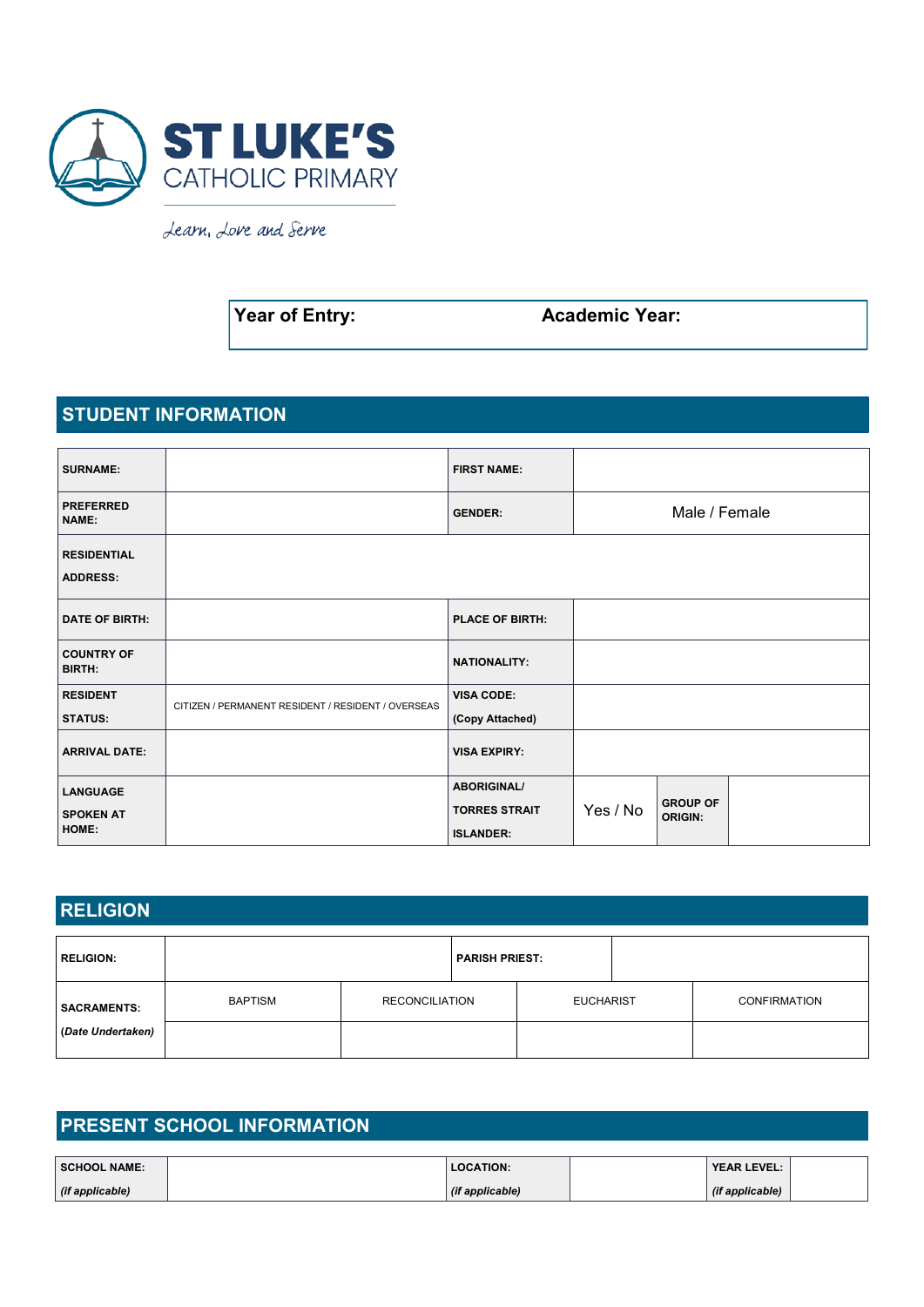## **FAMILY INFORMATION**

### **CAREGIVER 1**

| TITLE:                      | Mr / Mrs / Miss / Dr /<br>Other: | <b>SURNAME:</b>  |                                                                        | <b>FIRST NAME:</b>               |  |
|-----------------------------|----------------------------------|------------------|------------------------------------------------------------------------|----------------------------------|--|
| <b>RESIDENTIAL</b>          |                                  |                  |                                                                        |                                  |  |
| <b>ADDRESS:</b>             |                                  |                  |                                                                        |                                  |  |
|                             |                                  |                  |                                                                        |                                  |  |
|                             | Suburb:                          |                  | State:                                                                 | Postcode:                        |  |
|                             | Home:                            |                  |                                                                        |                                  |  |
| <b>PHONE:</b>               |                                  |                  | <b>EMAIL ADDRESS:</b>                                                  |                                  |  |
|                             | Mobile:                          |                  |                                                                        |                                  |  |
| <b>LANGUAGE:</b>            |                                  |                  | <b>RELIGION:</b>                                                       |                                  |  |
| <b>COUNTRY OF</b><br>BIRTH: |                                  |                  | <b>NATIONALITY:</b>                                                    |                                  |  |
| <b>OCCUPATION:</b>          |                                  | <b>EMPLOYER:</b> |                                                                        | <b>BUSINESS</b><br><b>PHONE:</b> |  |
| <b>STATUS:</b>              |                                  |                  | Married / Divorced / Widowed / Separated / Single / Defacto / Deceased |                                  |  |

## **CAREGIVER 2**

| TITLE:                             | Mr / Mrs / Miss / Dr /<br>Other: | <b>SURNAME:</b>  |                                                                        | <b>FIRST NAME:</b>               |  |
|------------------------------------|----------------------------------|------------------|------------------------------------------------------------------------|----------------------------------|--|
| <b>RESIDENTIAL</b>                 |                                  |                  |                                                                        |                                  |  |
| <b>ADDRESS:</b>                    |                                  |                  |                                                                        |                                  |  |
|                                    | Suburb:                          |                  | State:                                                                 | Postcode:                        |  |
|                                    | Home:                            |                  |                                                                        |                                  |  |
| <b>PHONE:</b>                      |                                  |                  | <b>EMAIL ADDRESS:</b>                                                  |                                  |  |
|                                    | Mobile:                          |                  |                                                                        |                                  |  |
| <b>LANGUAGE:</b>                   |                                  |                  | <b>RELIGION:</b>                                                       |                                  |  |
| <b>COUNTRY OF</b><br><b>BIRTH:</b> |                                  |                  | <b>NATIONALITY:</b>                                                    |                                  |  |
| <b>OCCUPATION:</b>                 |                                  | <b>EMPLOYER:</b> |                                                                        | <b>BUSINESS</b><br><b>PHONE:</b> |  |
| <b>STATUS:</b>                     |                                  |                  | Married / Divorced / Widowed / Separated / Single / Defacto / Deceased |                                  |  |

# **EMERGENCY CONTACT DETAILS (OTHER THAN PARENT/GUARDIAN)**

| <b>NAME OF CONTACT</b> |                  | <b>RELATIONSHIP TO</b><br><b>STUDENT</b> |       |
|------------------------|------------------|------------------------------------------|-------|
| <b>ADDRESS</b>         |                  |                                          |       |
| <b>CONTACT NUMBERS</b> | Mobile:<br>Home: |                                          | Work: |
| <b>NAME OF CONTACT</b> |                  | <b>RELATIONSHIP TO</b><br><b>STUDENT</b> |       |
| <b>ADDRESS</b>         |                  |                                          |       |
| <b>CONTACT NUMBERS</b> | Mobile:<br>Home: |                                          | Work: |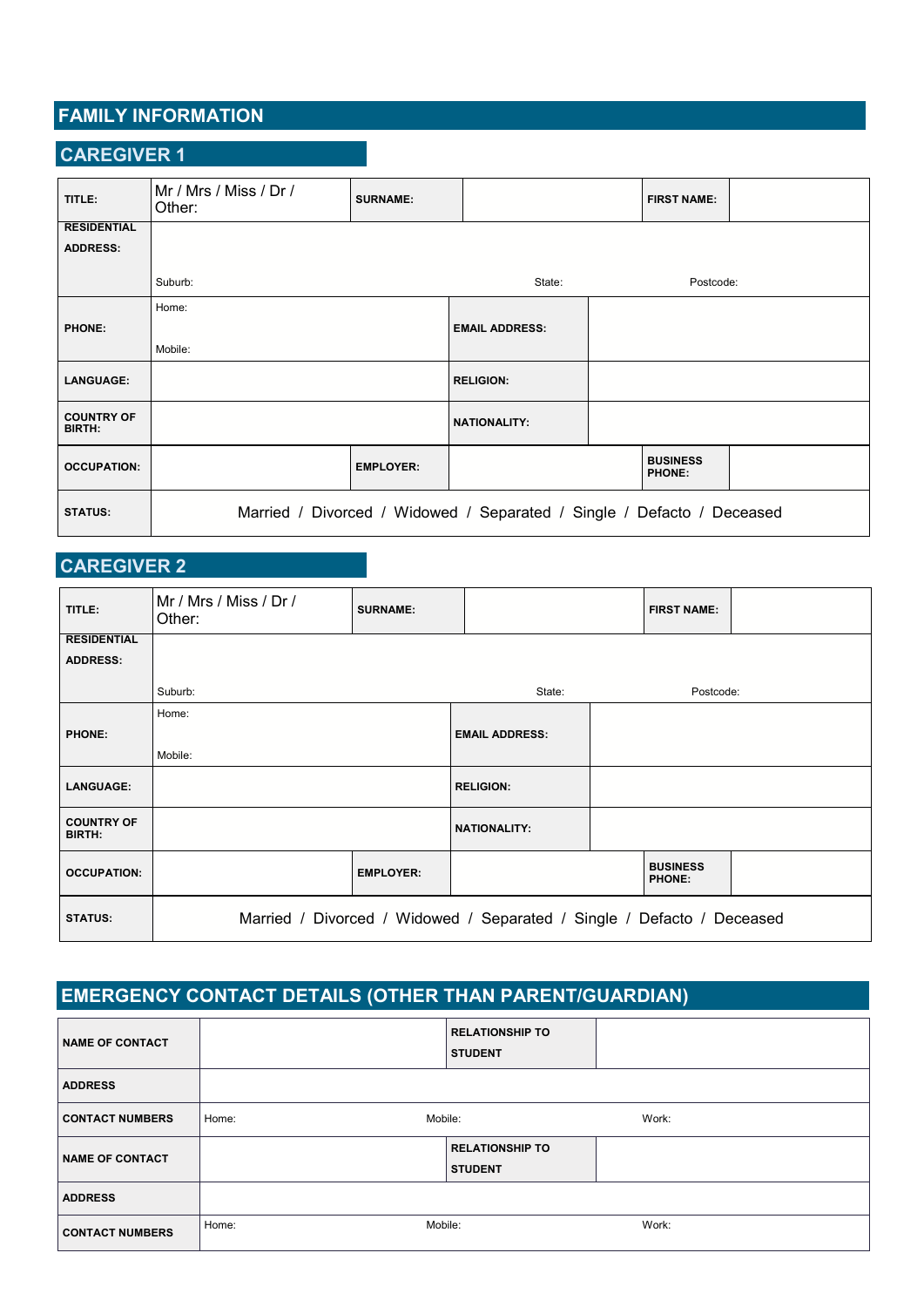| <b>CUSTODY / GURADIANSHIP INFORMATION</b>                            |          |  |  |  |  |
|----------------------------------------------------------------------|----------|--|--|--|--|
| Name of person(s) with legal guardianship of the student             |          |  |  |  |  |
| If applicable a copy of any Parenting or Restraint Order is attached | Yes / No |  |  |  |  |
| Any other conditions endorsed at Law?                                |          |  |  |  |  |

## **SIBLINGS CURRENTLY ATTENDING SCHOOL**

| Name of Child | Year Level | <b>School Currently Attending</b> |
|---------------|------------|-----------------------------------|
|               |            |                                   |
|               |            |                                   |

### **FUTURE EXPECTED SIBLINGS**

| Name of Child | <b>Current Age</b> | <b>Expected Enrolment Year</b> |
|---------------|--------------------|--------------------------------|
|               |                    |                                |
|               |                    |                                |

## **SIBLINGS CURRENTLY ATTENDING OTHER SCHOOL**

| Name of Child | Year Level | <b>School Currently Attending</b> |
|---------------|------------|-----------------------------------|
|               |            |                                   |
|               |            |                                   |

## **COLLECTION NOTICE**

| $\mathbf{1}$ . | The School (the Diocese both independently and through its Schools) collects personal information, including sensitive information about<br>pupils and parents or guardians before and during the course of a pupil's enrolment at the School. The primary purpose of collecting this<br>information is to enable the school to provide schooling for your son/daughter.                                                  |
|----------------|---------------------------------------------------------------------------------------------------------------------------------------------------------------------------------------------------------------------------------------------------------------------------------------------------------------------------------------------------------------------------------------------------------------------------|
| 2.             | Some of the information we collect is to satisfy the School's legal obligation, particularly to enable the School to discharge its duty of care.                                                                                                                                                                                                                                                                          |
| 3.             | Certain laws governing or relating to the operation of schools require that certain information is collected. These include Public Health (and<br>Child Protection) Laws.                                                                                                                                                                                                                                                 |
| 4.             | Health information about pupils is sensitive information within the terms of the National Privacy Principles under the Privacy Act. We ask<br>you to provide medical reports about pupils from time to time.                                                                                                                                                                                                              |
| 5.             | Parents may seek access to personal information collected about them and their son/daughter by contacting the School. Pupils may also<br>seek access to personal information about them. However, there will be occasions when access is denied. Such occasions would include<br>where access would have an unreasonable impact on the privacy of others, where access my result in a breach of the School's duty of care |
| 6.             | If you provide the School with the personal information of others, such as Doctors or emergency contacts, we encourage you to inform<br>them that you are disclosing that information to the School and why, that they can access that information if they wish and that the School<br>does not usually disclose the information to third parties.                                                                        |
| 7.             | As you may know the School from time to time engages in fundraising activities, information received from you may be used to make an<br>appeal to you. It may also be disclosed to the P & F Association to assist in the School's fundraising activities solely for that purpose.<br>We will not disclose your personal information to third parties for their own marketing purposes without your consent.              |
| 8.             | The School from time to time discloses personal and sensitive information to others for administrative and educational purposes. This<br>includes local diocese and the parish, Schools within other Diocese, other Diocese, medical practioners and people providing services to<br>the School, including specialist visiting teachers, sport coaches, volunteers and counsellors.                                       |